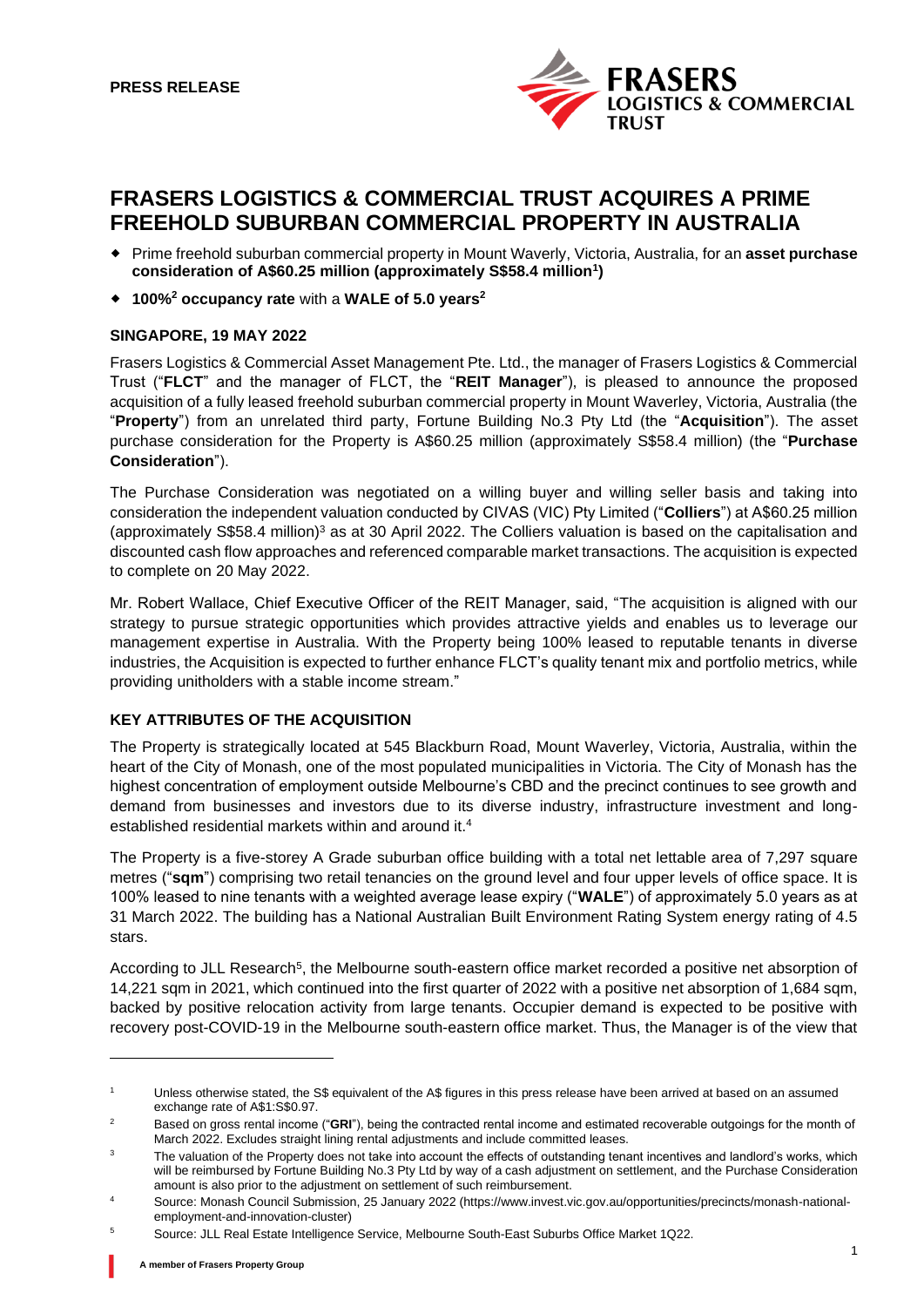# **PRESS RELEASE**



good quality buildings such as the Property continue to be the preferred products in this market as flight to quality opportunities arise.

The Property will be FLCT's fourth commercial asset in Australia, increasing FLCT's exposure to the Australian market to 51.8% of its total portfolio value, from 51.3% prior to the Acquisition<sup>6</sup>. Post-Acquisition, based on the portfolio metrics as at 31 March 2022, portfolio occupancy rate will increase to 96.2% from 96.1% with a WALE at 4.6 years.

## **FUNDING AND FINANCIAL EFFECTS**

The total cost of the Acquisition is estimated to be A\$65.0 million (approximately S\$63.1 million), comprising the Purchase Consideration as well as the stamp duty payable, professional and other fees and expenses in connection with the Acquisition and the acquisition fee. The Acquisition will be funded from the divestment proceeds of Cross Street Exchange in Singapore<sup>7</sup>.

The Acquisition is not expected to have any material effect on FLCT's net tangible assets.

#### **OTHER INFORMATION**

Based on the relative figures as computed on the bases set out in Rule 1006 of the listing manual of Singapore Exchange Securities Trading Limited (the "**Listing Manual**"), the Acquisition is a "Non-Discloseable Transaction" within the meaning of Rule 1006 of the Listing Manual.

**END**

<sup>&</sup>lt;sup>6</sup> Based on the book value of FLCT's portfolio as at 31 March 2022 and excludes right-of-use assets for the existing portfolio, and based on the Purchase Consideration for the Property.

 $7$  Please refer to the announcements dated 2 December 2021 and 25 January 2022 for details.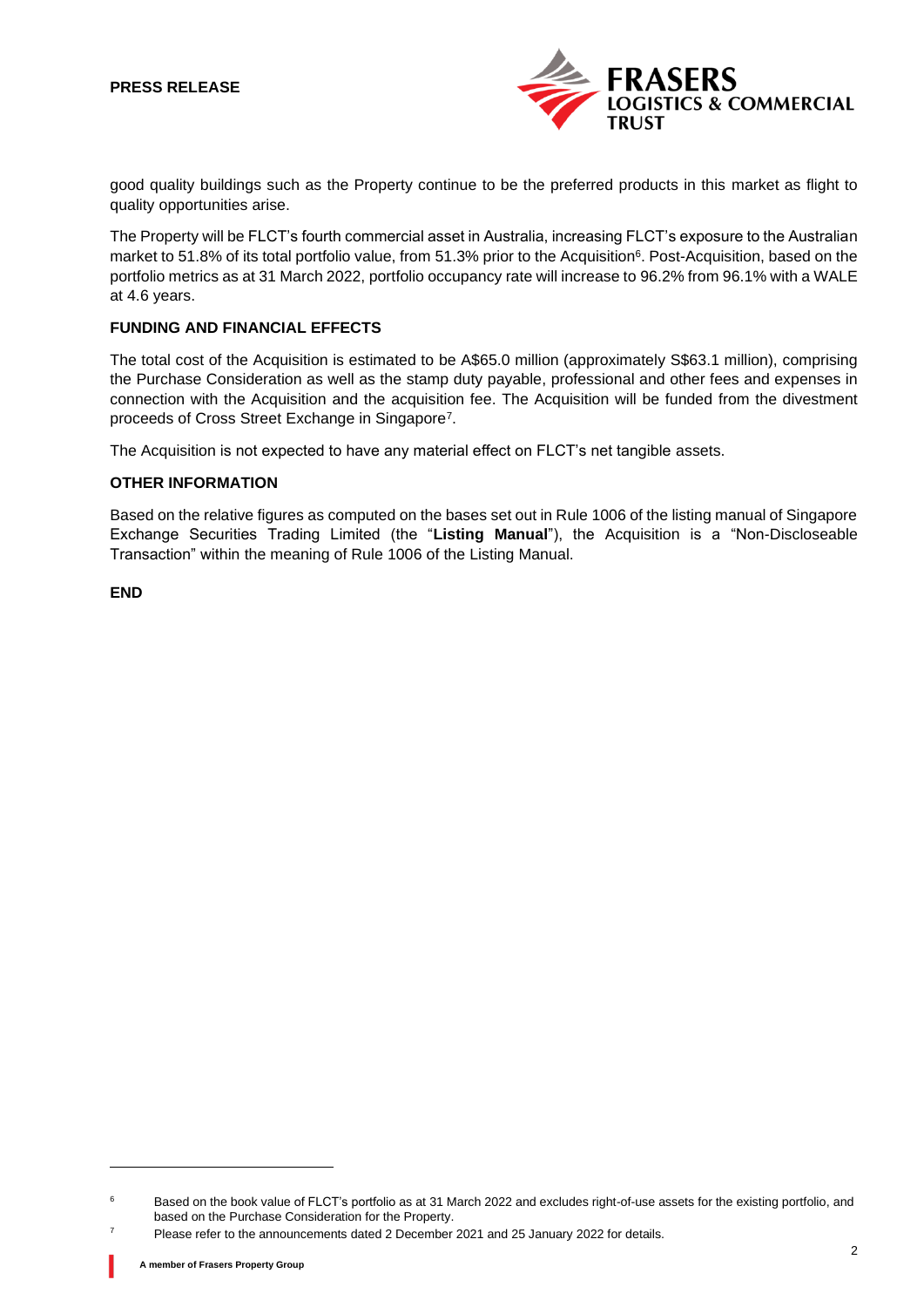## **PRESS RELEASE**



#### **About the Property**

Completed in November 2016, the Property is a new and modern standalone office building in Melbourne's eastern and south-eastern commercial precinct, sited in a preferred location within the Monash precinct with convenient access to various major arterial roads. The Property is also only 480 metres to the Monash Freeway, which provides connectivity to both the eastern suburbs and is only 18 kilometres south-east of Melbourne's CBD.

Major tenants of the Property include General Mills Australia, Sushi Sushi, Bank of Melbourne, ECI Software Solutions and MST Lawyers. The Property is the Australian corporate headquarters of General Mills and Sushi Sushi.

#### **About Frasers Logistics & Commercial Trust**

Frasers Logistics & Commercial Trust ("**FLCT**") is a Singapore-listed real estate investment trust with a portfolio comprising 101 industrial and commercial properties, worth approximately S\$6.7 billion, diversified across five major developed markets – Australia, Germany, Singapore, the United Kingdom and the Netherlands. FLCT was listed on the Mainboard of Singapore Exchange Securities Trading Limited ("**SGX-ST**") on 20 June 2016 as Frasers Logistics & Industrial Trust and was subsequently renamed Frasers Logistics & Commercial Trust on 29 April 2020 following the completion of a merger with Frasers Commercial Trust.

FLCT's investment strategy is to invest globally in a diversified portfolio of income-producing properties used predominantly for logistics or industrial purposes located globally, or commercial purposes (comprising primarily CBD office space) or business park purposes (comprising primarily non-CBD office space and/or research and development space) located in the Asia-Pacific region or in Europe (including the United Kingdom). FLCT is sponsored by Frasers Property Limited.

FLCT is a constituent of the FTSE EPRA Nareit Global Real Estate Index Series (Global Developed Index), Straits Times Index and Global Property Research (GPR) 250.

For more information about FLCT, visit [www.frasersproperty.com/reits/flct](http://www.frasersproperty.com/reits/flct)

#### **About Frasers Property Limited**

Frasers Property Limited ("**Frasers Property**" and together with its subsidiaries, the "**Frasers Property Group**" or the "**Group**"), is a multi-national developer-owner-operator of real estate products and services across the property value chain. Listed on the Main Board of the Singapore Exchange Securities Trading Limited ("**SGX-ST**") and headquartered in Singapore, the Group has total assets of approximately S\$40.7 billion as at 31 March 2022.

Frasers Property's multi-national businesses operate across five asset classes, namely, residential, retail, commercial & business parks, industrial & logistics as well as hospitality. The Group has businesses in Southeast Asia, Australia, Europe and China, and its well-established hospitality business owns and/or operates serviced apartments and hotels in over 70 cities and 20 countries across Asia, Australia, Europe, the Middle East and Africa.

Frasers Property is also the sponsor of two real estate investment trusts ("**REITs**") and one stapled trust listed on the SGX-ST. Frasers Centrepoint Trust and Frasers Logistics & Commercial Trust are focused on retail, and industrial & commercial properties, respectively. Frasers Hospitality Trust (comprising Frasers Hospitality Real Estate Investment Trust and Frasers Hospitality Business Trust) is a stapled trust focused on hospitality properties. In addition, the Group has two REITs listed on the Stock Exchange of Thailand. Frasers Property (Thailand) Public Company Limited is the sponsor of Frasers Property Thailand Industrial Freehold & Leasehold REIT, which is focused on industrial & logistics properties in Thailand, and Golden Ventures Leasehold Real Estate Investment Trust, which is focused on commercial properties.

The Group is committed to inspiring experiences and creating places for good for its stakeholders. By acting progressively, producing and consuming responsibly, and focusing on its people, Frasers Property aspires to raise sustainability ideals across its value chain, and build a more resilient business. It is committed to be a net-zero carbon corporation by 2050. Building on its heritage as well as leveraging its knowledge and capabilities, the Group aims to create lasting shared value for its people, the businesses and communities it serves. Frasers Property believes in the diversity of its people and are invested in promoting a progressive, collaborative and respectful culture.

For more information on Frasers Property, please visit [frasersproperty.com](https://frasersproperty.com/) or follow us o[n LinkedIn.](https://www.linkedin.com/company/frasers-property-limited/)